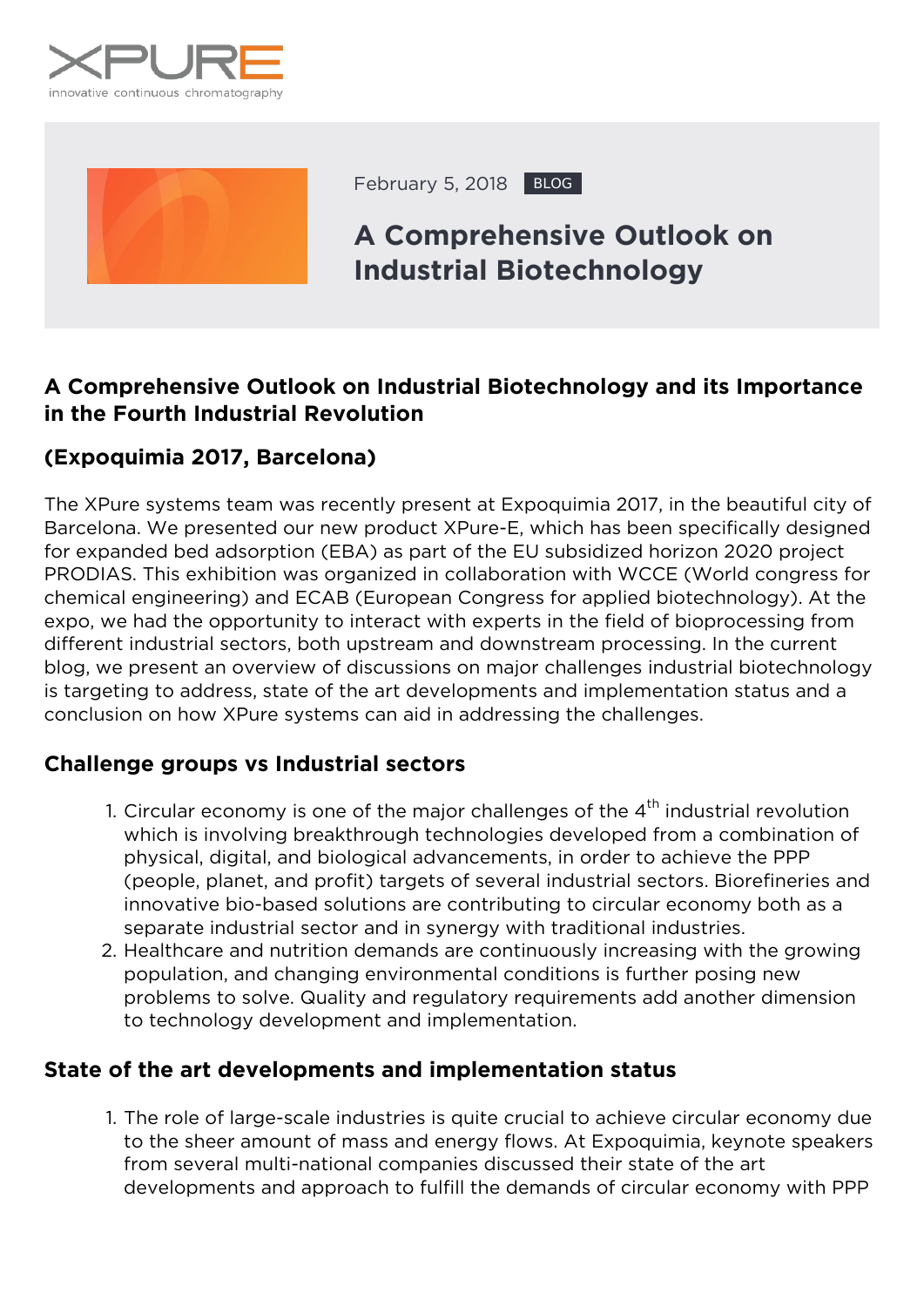#### solutions, it includes

- 1. Increase the number of novel biomolecules that can replace traditional chemicals
- 2. Along with capital, time is critical, and therefore it is important to make quick decisions. For example, curves representing profitability vs value of compounds when produced using existing traditional vs biobased processes represent that low-value molecules result in decreased profitability using biobased processes, which aids in business decision making. However, research should focus on changing this scenario (XPure systems is a potential technology in such a scenario with its ability to enhance profitability of low-value molecules)
- 3. Gas fermentation which has been considered a farfetched fruit is now being implemented at a scale of 10,0000-120,000  $\textsf{m}^{3}/\textsf{year}$ , both in Europe and the US in synergy with steel plants, to treat waste streams in the form of syngas and produce ethanol.
- 4. Polylactic acid (PLA) and polyhydroxyalkanoates (PHA) from biobased lactic acid and polyhydroxy butyrate are growing to become platform molecules for several polymer industries. This reduces the carbon footprint generated by the traditional petrochemical-based polymers like PET and PC etc.
- 5. Breakthrough technologies like electricity from photosynthetic energy shines a light on a brighter future
- 2. Healthcare and nutrition challenges are identified to have more dimensions, some of the points include that
	- 1. Existing process platforms are of major concern compared to capacities and therefore product and process development need to be simultaneous
	- 2. A bridge between regulatory requirements and technology development is critical throughout the development process
	- 3. Novel technologies like plant stem cells for cosmetics, nutraceuticals, and API are being implemented at production scale. This method not only allows in selective production of target compounds but also reduces the carbon footprint and water consumption considering that it requires fewer processing steps.

## **PRODIAS**

The PRODIAS horizon 2020 EU subsidized project is developing technologies targeted at the above. Xendo is taking part in this project which is aimed at reducing the processing costs of compounds from renewable sources in diluted aqueous systems. PRODIAS targets a holistic approach to developing upstream and downstream technologies meeting people, planet, and profit demands. [XPure systems](https://xpure-systems.com/products-and-services/) developed, as a result, can flexibly fit into the cost and regulatory model to achieve circular economy and meet demands of the health and nutrition industry due to the following reasons:

- 1. Reduced number of process units by implementing technologies like EBA, in Simulated Moving Bed (SMB) mode (planet, profit)
- 2. Reduced waste (people, planet)
- 3. Reduced demand of resources by 100 % utilization of buffers and resins (profit)
- 4. Easy scalability and flexibility to adapt to changing process conditions (people,